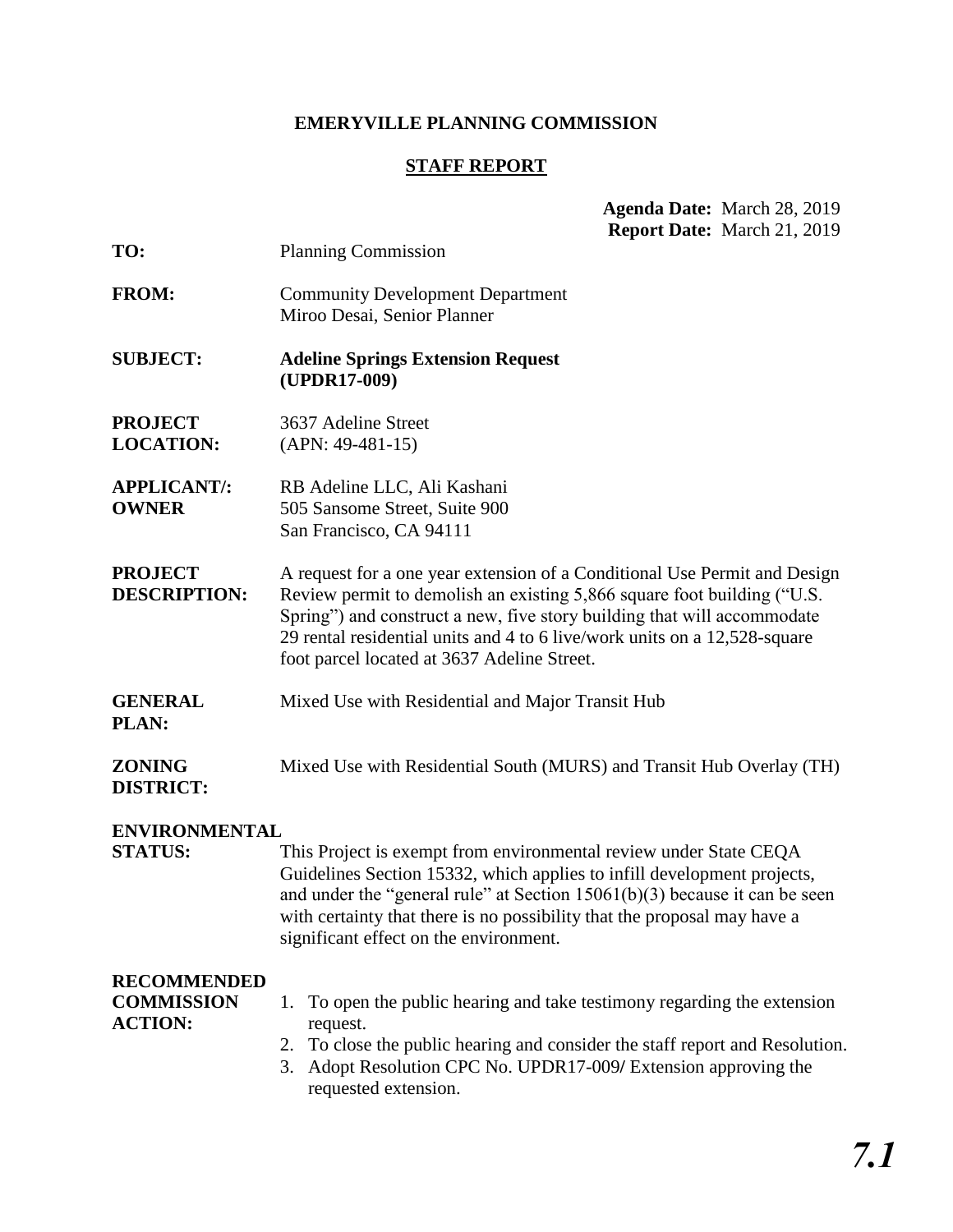**Planning Commission Staff Report Adeline Springs Extension Request March 28, 2019 Page 2**

### **DISCUSSION**

On March 22, 2018, the Planning Commission approved a Conditional Use Permit and Design Review to construct the Adeline Springs project to demolish an existing 5,866 square foot building ("U.S. Spring") and construct a new, five story building that will accommodate 29 rental residential units and 4 to 6 live/work units.

The applicant now requests a two-year extension of the entitlements for the project. According to the applicant, the project has been delayed because of an inability to find financing to construct the project. Specifically, the applicant states in his letter (attached) that they have pursued several avenues including:

- 1. Secured construction budget and pricing from West Builders Inc in April, June and August 2018;
- 2. Secured construction budget and pricing from Zcon Builders in April, June and August 2018;
- 3. Completed a Market Study by The Concord Group in April 2018;
- 4. Completed various financial feasibility studies during April, June and August 2018.
- 5. Procured Broker's Opinion of Value from Greystone Real Estate Advisors, Inc. and from The Pinza Group, Inc.;
- 6. Listed the property for-sale with Greystone Real Estate Advisors, Inc. who in-turn performed extensive marketing for the sale as an approved project to developers;
- 7. Performed financial feasibility analyses to build the project as a 100% affordable project with funding support from the City of Emeryville;
- 8. Held several meetings with the City's Economic Development and Housing Manager regarding the City's interest in participating in the project as an all-affordable project with average affordability at 50% AMI.

The applicant continues the explore ways described above to secure funding for the project.

#### **STAFF FINDINGS**

Pursuant to Section 9-7.213(a) of the Emeryville Planning Regulations, unless the Planning Commission specifies otherwise, any conditional use permit and design review permit automatically expires unless an application for a building permit has been filed and fees have been paid within one year from the date of approval, which would be March 22, 2019 in this case.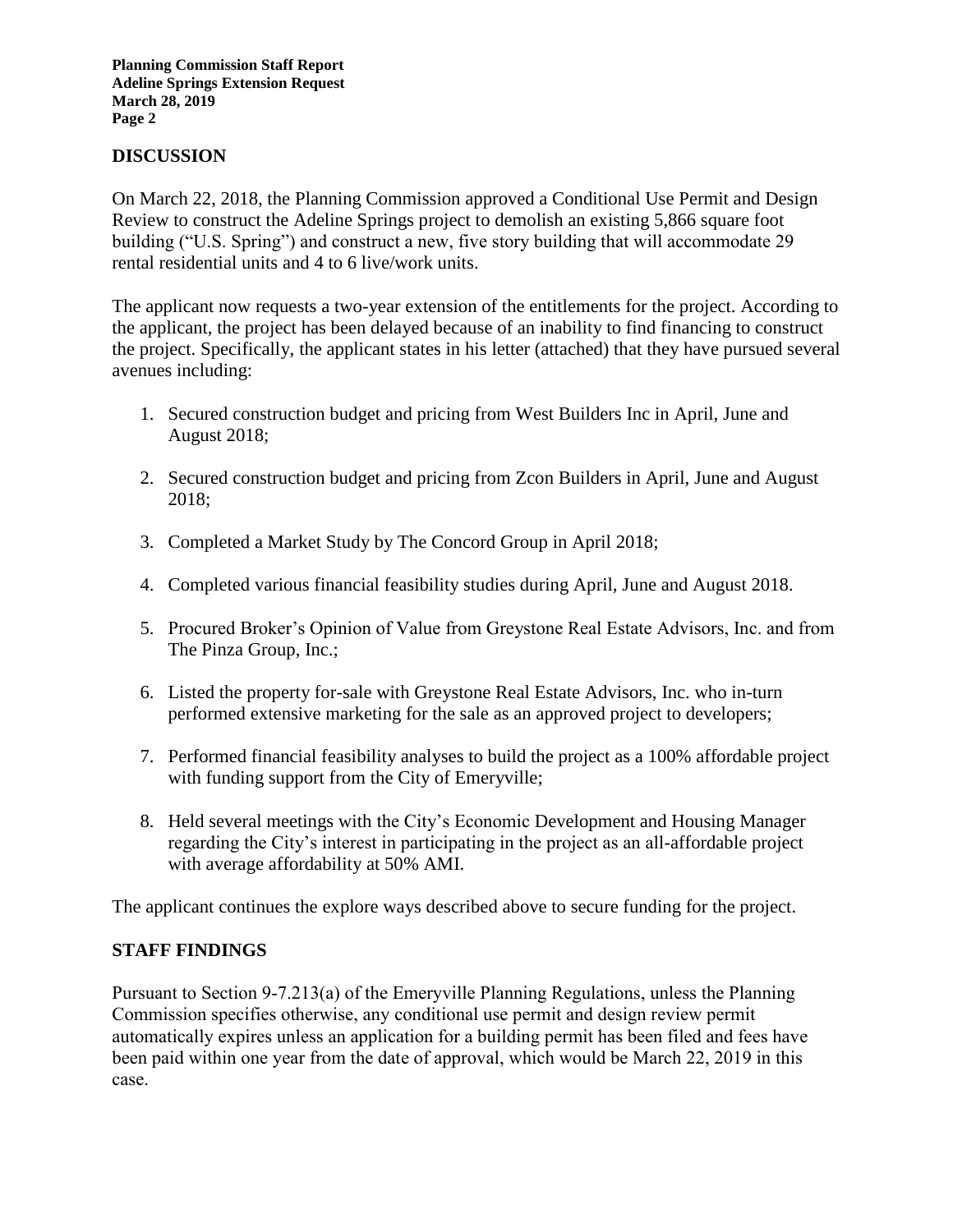**Planning Commission Staff Report Adeline Springs Extension Request March 28, 2019 Page 3**

For reasons described above and in the attached letter, the applicant has not been able to file a building permit application within one year following the approval date.

Section 9-7.213(b) of the Planning Regulations allows the Planning Commission to grant extensions to previously approved permits to a maximum of three years from the original approved date. The applicant has requested approval of a two-year extension of the permits, until March 22, 2021. However, Section 9-7.213 (c) permits only one year extension at a time, and two such one-year extensions are permitted.

In order to grant such a request, the Commission must make the following findings pursuant to Section 9-7.213(e):

(1) That the permit holder has clearly documented that it has made a good faith effort to commence work upon the use; and

(2) That it is in the best interest of the City of Emeryville to extend the permit; and

(3) That there are no substantial changes to the project, no substantial changes to the circumstances under which the project is undertaken, and no new information of substantial importance that would require any further environmental review pursuant to the California Environmental Quality Act; and

(4) That the permit holder is maintaining the property in compliance with all applicable City regulations.

In staff's view, these findings can be made in this case. There is a housing crisis in the Bay area and it is in the City's interest to extend entitlements for another year. There are no circumstances that would require any further environmental review of the project, and the property is being maintained in conformance with applicable City regulations.

## **RECOMMENDATION:**

Staff recommends that the Commission approve this request for a one-year extension, with a new expiration date of March 22, 2020.

## **Attachments:**

- 1. Applicant Permit Extension Request Letter
- 2. Resolution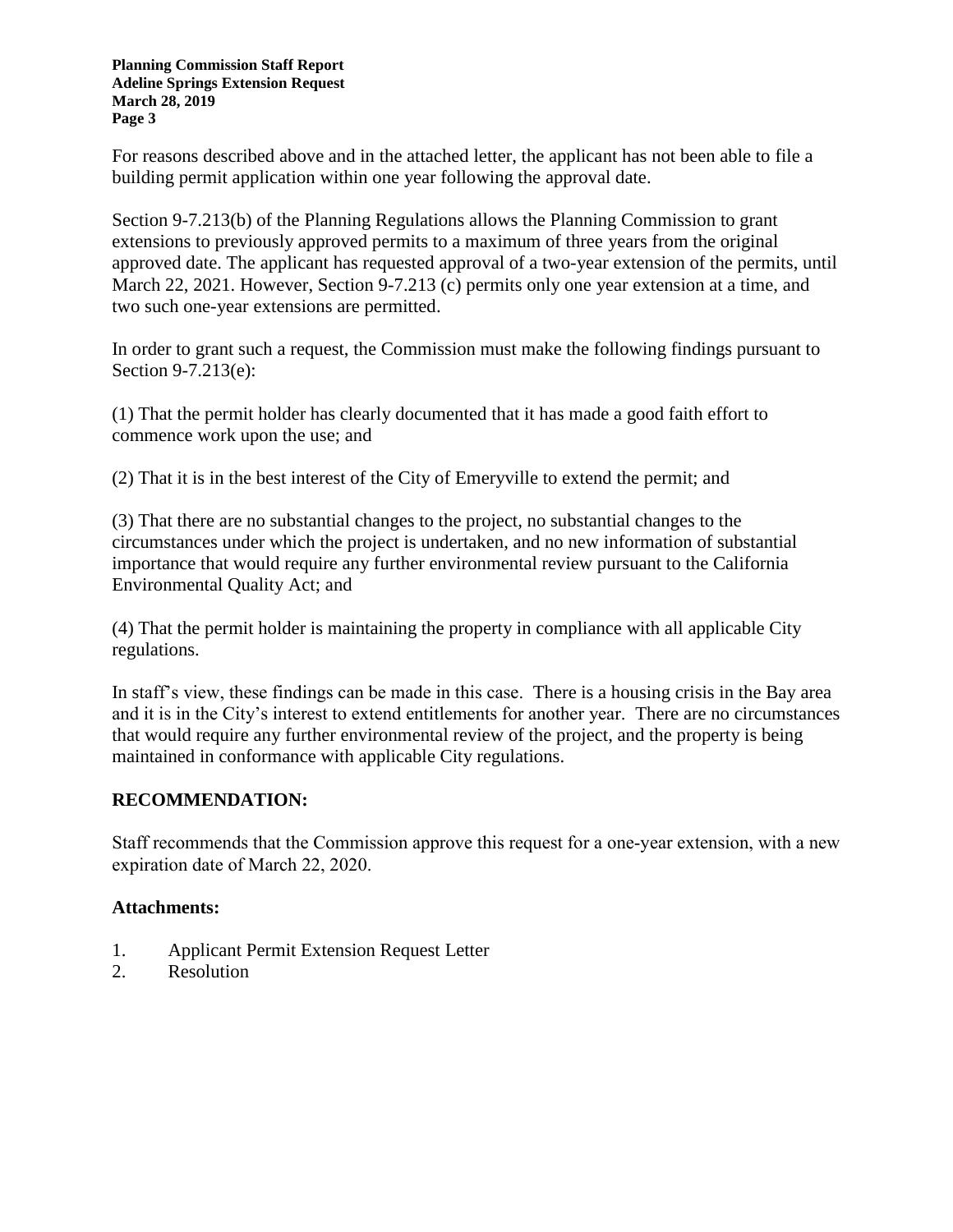#### **RESOLUTION CPC NO. UPDR17-09/ EXTENSION**

**RESOLUTION OF THE PLANNING COMMISSION OF THE CITY OF EMERYVILLE GRANTING A ONE-YEAR EXTENSION OF THE APPROVAL OF A CONDITIONAL USE PERMIT AND DESIGN REVIEW TO DEMOLISH AN EXISTING 5,866 SQUARE FOOT BUILDING ("U.S. SPRING") AND CONSTRUCT A NEW, FIVE STORY BUILDING THAT WILL ACCOMMODATE 29 RENTAL RESIDENTIAL UNITS AND 4 TO 6 LIVE/WORK UNITS ON A 12,528-SQUARE FOOT PARCEL LOCATED AT 3637 ADELINE STREET (APN: 49-481-15)**

**WHEREAS**, on June 5, 2017 RB Adeline LLC ("Applicant") submitted an application for a Conditional Use Permit and Design Review to demolish an existing 5,866 square foot building ("U.S. Spring") and construct a new, five story building ("Adeline Springs") that will accommodate 29 rental residential units and 4 to 6 live/work units on a 12,528-square foot parcel located at 3637 Adeline Street (the "Project"); and

**WHEREAS**, the Planning Commission held a duly and properly noticed public hearing on March 22, 2018 and approved the Project (Resolution No. **UPDR17-009**); and

**WHEREAS**, the Applicant now requests an extension of the permits in order to secure adequate financing for constructing the project; and

**WHEREAS,** the Planning Commission held a duly and properly noticed public hearing on March 28, 2019 to review and consider the request for an extension and to solicit public comments; and

**WHEREAS,** the Planning Commission has reviewed and considered the request to extend UPDR17-009 along with the staff report dated March 28, 2019 and attachments thereto, and all public comments for the Adeline Springs project ("the Record"); now therefore, be it

**RESOLVED**, that the Planning Commission of the City of Emeryville hereby finds that the project is exempt from the California Environmental Quality Act (CEQA) under State CEQA Guidelines Section 15332 which applies to in-fill development projects; and the "general rule" at Section 15061(b)(3) because it can be seen with certainty that there is no possibility that the proposal may have a significant effect on the environment; and be it further

**RESOLVED,** that in extending **UPDR17-009** the Emeryville Planning Commission makes the findings as required by Emeryville Planning Regulations Section 9-7.213(e) as follows:

(1) That the permit holder has clearly documented that it has made a good faith effort to commence work upon the use.

**The applicant has explored several avenues for obtaining construction financing including the possibility of securing applicable funds available for affordable housing.**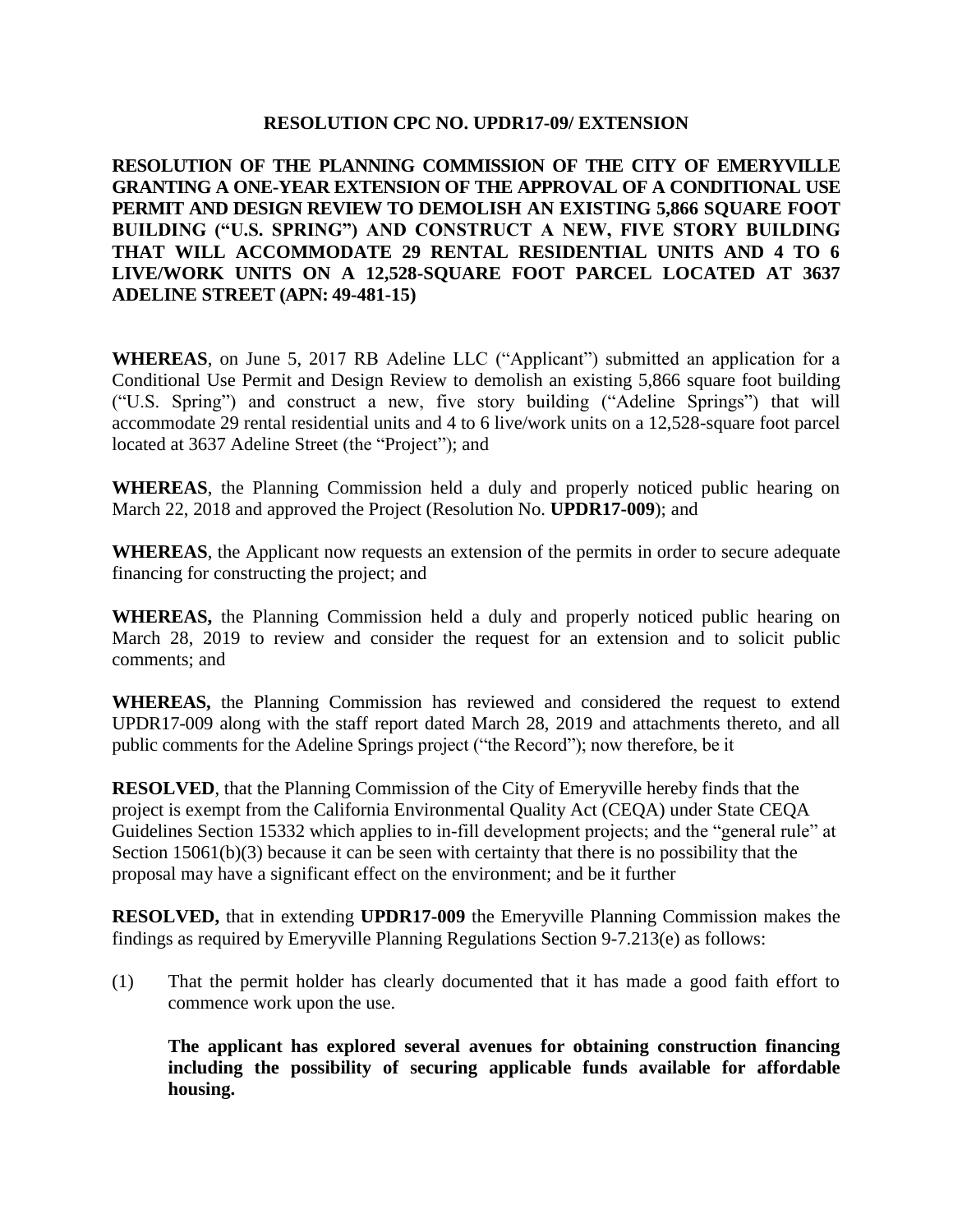- (2) That it is in the best interest of the City of Emeryville to extend the permit. **It is clearly in the best interest of the City to extend this permit as this Project will provide much needed housing on one of the City's gateway sites that is currently underutilized.**
- (3) That there are no substantial changes to the project, no substantial changes to the circumstances under which the project is undertaken, and no new information of substantial importance that would require any further environmental review pursuant to the California Environmental Quality Act.

**The project is exempt from environmental review under State CEQA Guidelines Section 15332 which applies to in-fill development projects, and the "general rule" at Section 15061(b)(3) because it can be seen with certainty that there is no possibility that the proposal may have a significant effect on the environment. Since approval of the project, there have been no substantial changes to the Project, no substantial changes to the circumstances under which the Project is to be undertaken, and no new information of substantial importance that would require reevaluation of the exemption criteria.**

(4) The permit holder is maintaining the property in compliance with all applicable City regulations.

**The buildings on the site are currently vacant and it has been listed by the owner/applicant for leasing to businesses that are permitted by right in the zoning district. The property is being maintained in compliance with applicable City regulations.**

and be it further

**RESOLVED,** that the Planning Commission hereby grants a one-year extension of the Conditional Use Permit and Design Review approval (UPDR17-009) for the Adeline Springs project, with the new expiration date of March 22, 2020.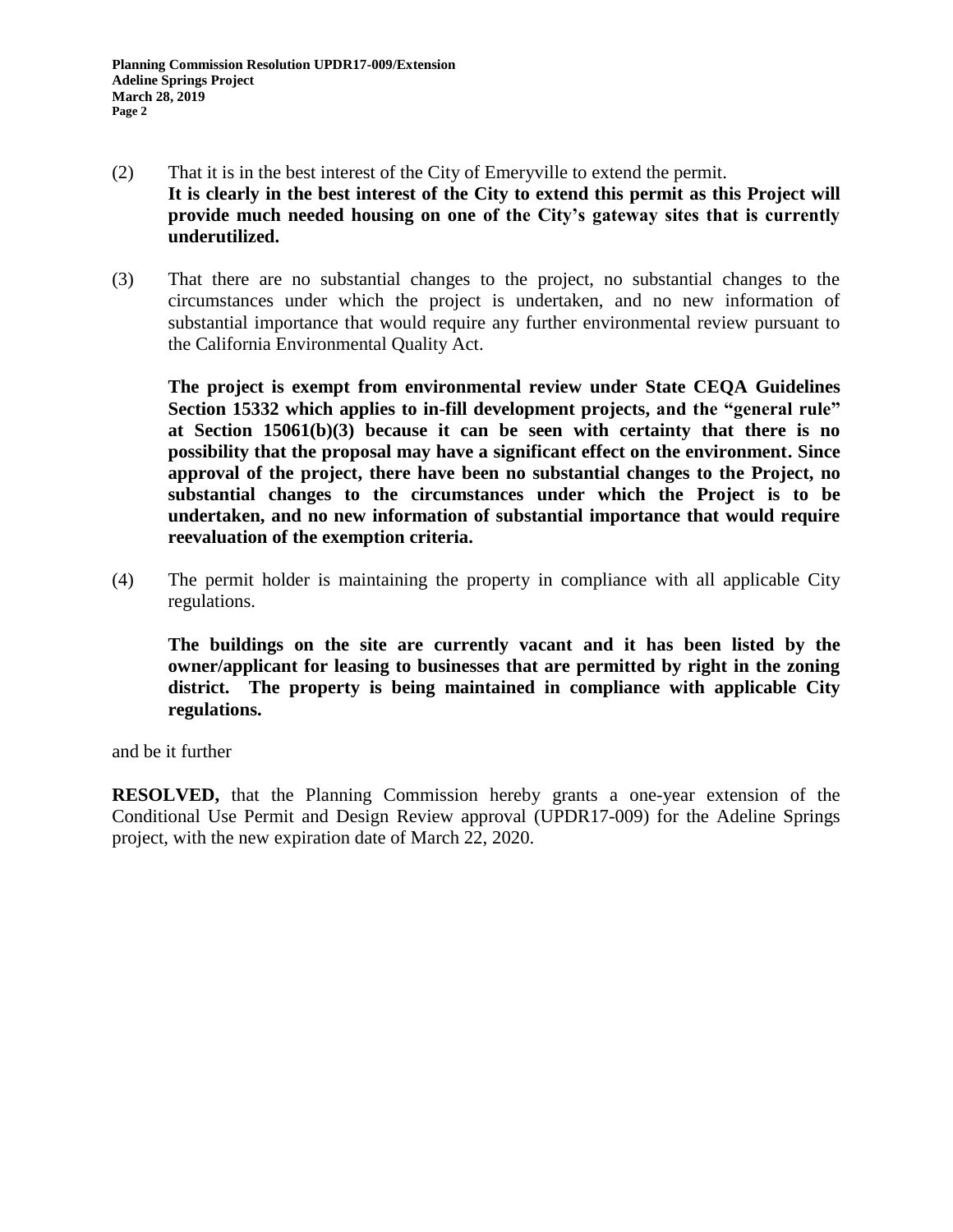**Planning Commission Resolution UPDR17-009/Extension Adeline Springs Project March 28, 2019 Page 3**

**APPROVED** by the Planning Commission of the City of Emeryville at a regular meeting held on Thursday, March 28, 2019, by the following votes:

| <b>RECORDING SECRETARY</b> | <b>ASSISTANT CITY ATTORNEY</b> |  |
|----------------------------|--------------------------------|--|
|                            | <b>APPROVED AS TO FORM:</b>    |  |
|                            | <b>CHAIRPERSON</b>             |  |
|                            |                                |  |
|                            |                                |  |
|                            |                                |  |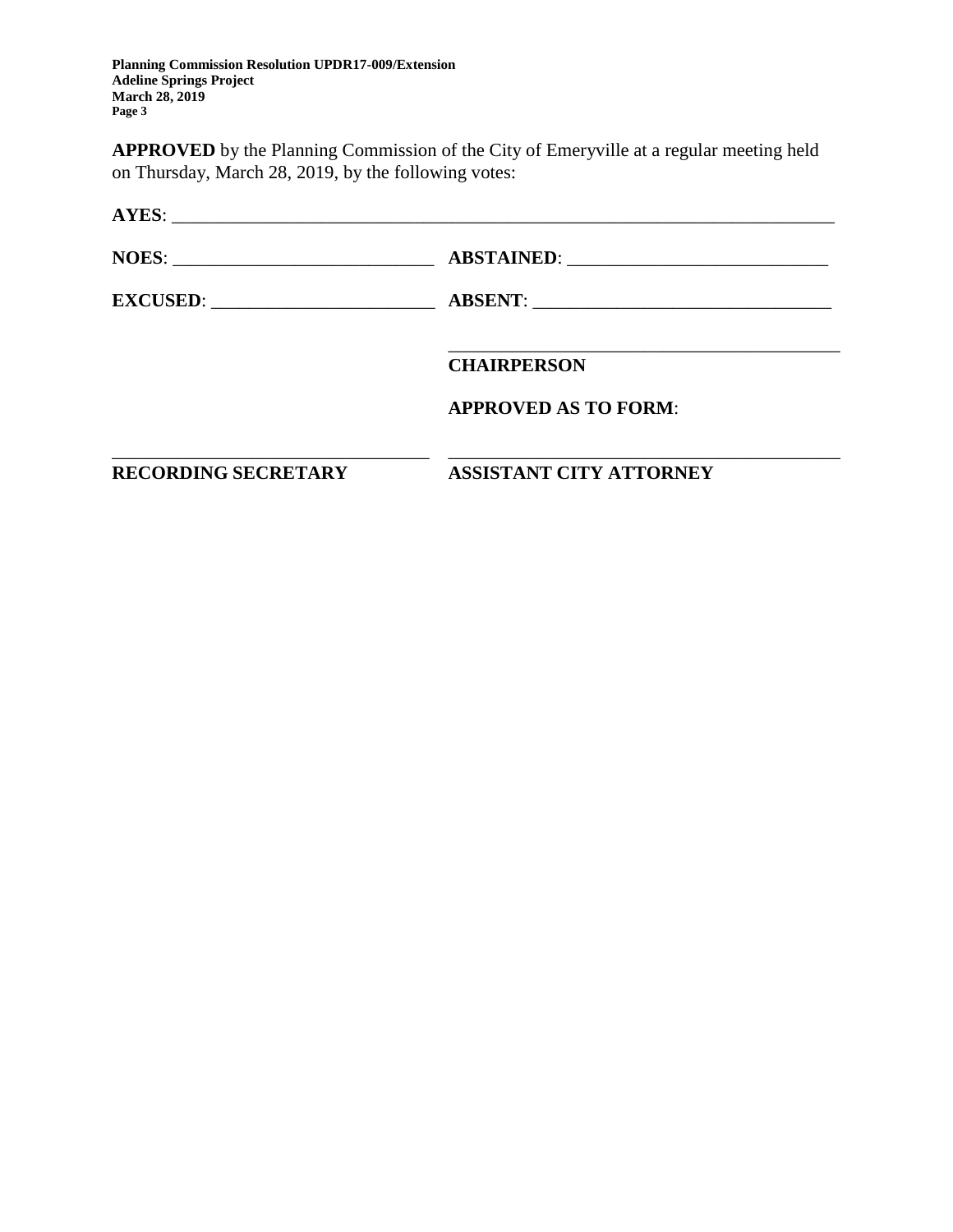RB Adeline, LLC 505 Sansome Street, Suite 900 San Francisco, CA 94111 415-684-9345 January 16, 2019

Charlie Bryant Community Development Director City of Emeryville 1333 Park Avenue Emeryville, CA 94608-3517

RE: 3637 Adeline Street; Extension of Planning Approvals

Dear Mr. Bryant:

We write to request a two-year extension of planning approvals for Adeline Springs granted by the Planning Commission on March 22, 2018. Our request is based on the following:

- 1. We have pursued several venues for construction of the approved project, including:
	- a. Secured construction budget and pricing from West Builders Inc in April, June and August 2018;
	- b. Secured construction budget and pricing from Zcon Builders in April, June and August 2018;
	- c. Completed a Market Study by The Concord Group in April 2018;
	- d. Completed various financial feasibility studies during April, June and August 2018.
- 2. Procured Broker's Opinion of Value from Greystone Real Estate Advisors, Inc. and from The Pinza Group, Inc.;
- 3. Listed the property for-sale with Greystone Real Estate Advisors, Inc. who in-turn performed extensive marketing for the sale as an approved project to developers;
- 4. Performed financial feasibility analyses to build the project as a 100% affordable project with funding support from the City of Emeryville;
- 5. Held several meetings with Chad Smalley regarding the City's interest in participating in the project as an all-affordable project with average affordability at 50% AMI.

At this point, we are pursuing all of the above venues to build the approved project, by either us, another developer, or build it as an all affordable project, all of which require more time.

The former tenant, US Spring Services has moved out of the property effective January 15, 2019, and we have listed the property for short-term leasing with Newmark Knight Frank, and expect to have it leased for short-term for light-industrial uses, that require no discretionary planning approvals.

It is in the City of Emeryville's interest to grant such an extension as the approved project will provide 29 housing units, including five affordable units, six live/work units, ample parking and landscaping, along